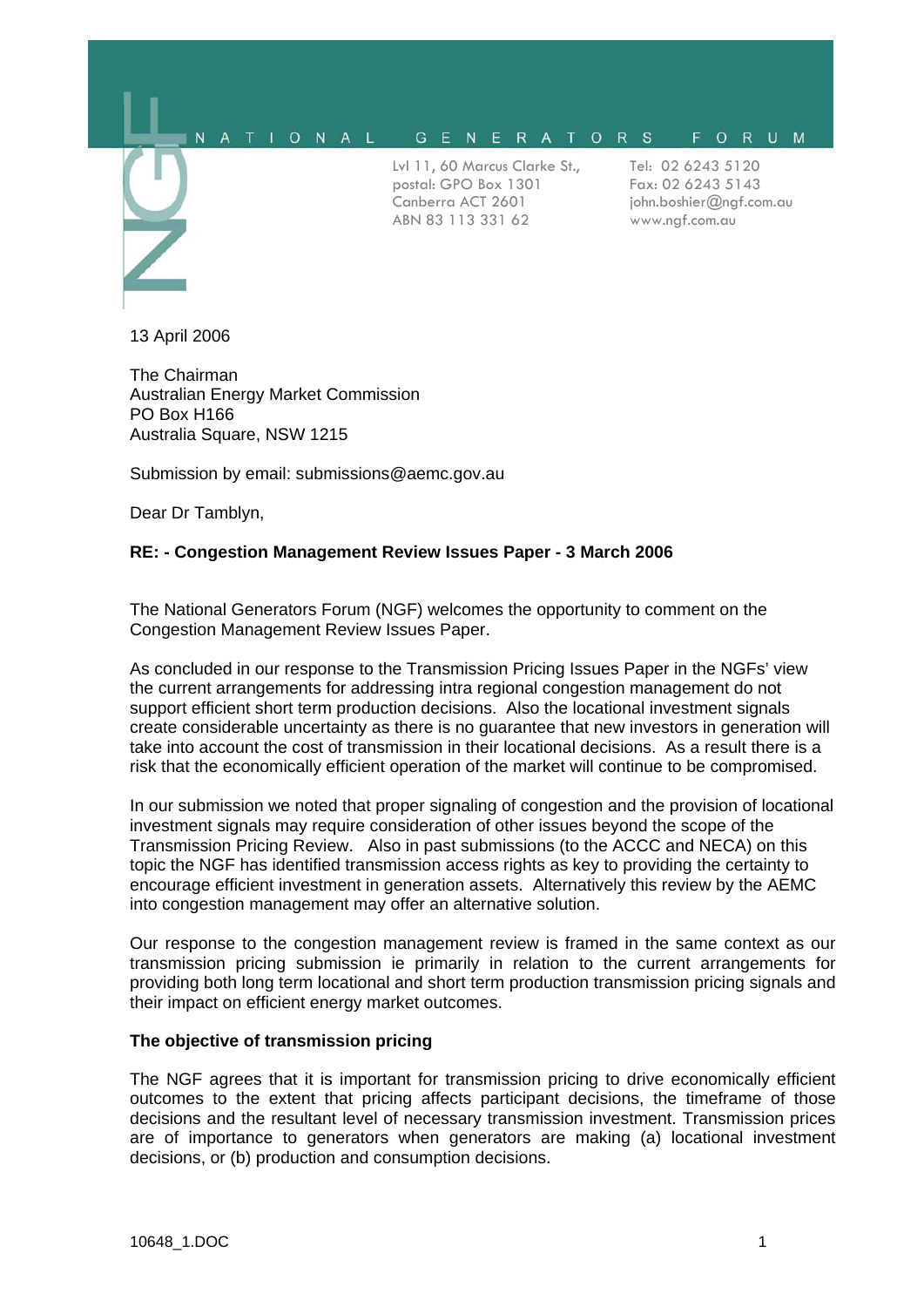To promote efficiency of generation investment and operation, transmission pricing for generation should reflect appropriate LRMC and/or SRMC price signals at the time that a relevant decision is being made.

The NGF agrees with the approach outlined by the Commission.

a. (long term) locational investment decisions;

The cost of the physical network is only relevant when a generation investment decision is made. There is only a need for generators to consider Transmission LRMC as a one off cost reflecting the incremental transmission costs of the generator's investment decision. Further, such assets, once developed, have no alternative use. The expenditure on such assets is referred to as 'sunk'.

Sunk transmission costs should be recovered in a way that minimises impacts on production and consumption decisions. This should occur, as the AEMC notes, as a fixed charge at a point where the elasticity of demand is lowest. Application of the sunk costs to consumers is unlikely to impact consumption and utilisation of the network whereas the same charge applied to generators would distort efficient energy consumption and dispatch. Recovering sunk costs from generators does not have any locational or production and consumption signaling function because the cost has already been incurred and subsequently cannot influence future behaviour. Therefore the NGF considers that the current transmission pricing framework for recovering sunk costs from consumers is appropriate.

b. (short term) production and consumption decisions;

The capital and fixed costs of the physical network are irrelevant to the determination of short run marginal cost (SRMC) because it is incurred regardless of the decisions of network users. The SRMC of transmission is largely made up of the cost of constraints and losses. This suggests that to promote efficiency in the short run, the price of using the transmission network should equal the cost of constraints and losses.

#### **Current market arrangements for generator transmission pricing.**

In the Transmission Pricing Review the Commission outlined the current pricing arrangements which provide the consumption, production and investment signals in the NEM, namely:

- regional pricing structure (section 6.1.1);
- non-firm grid access for generators (section 6.1.2); and
- the transmission investment arrangements, including the Regulatory Test (section 6.1.3).

These aspects were not themselves the subject of the Transmission Pricing Review.

The Congestion Management Review however provides the opportunity to address the shortcomings of the current arrangements as identified in our Transmission Pricing submission and as described below.

# **Efficient Operational Decision Drivers**

The existing NEM market dispatch and regional pricing arrangements that provide SRMC incentives upon existing generators to guide efficient production decisions are: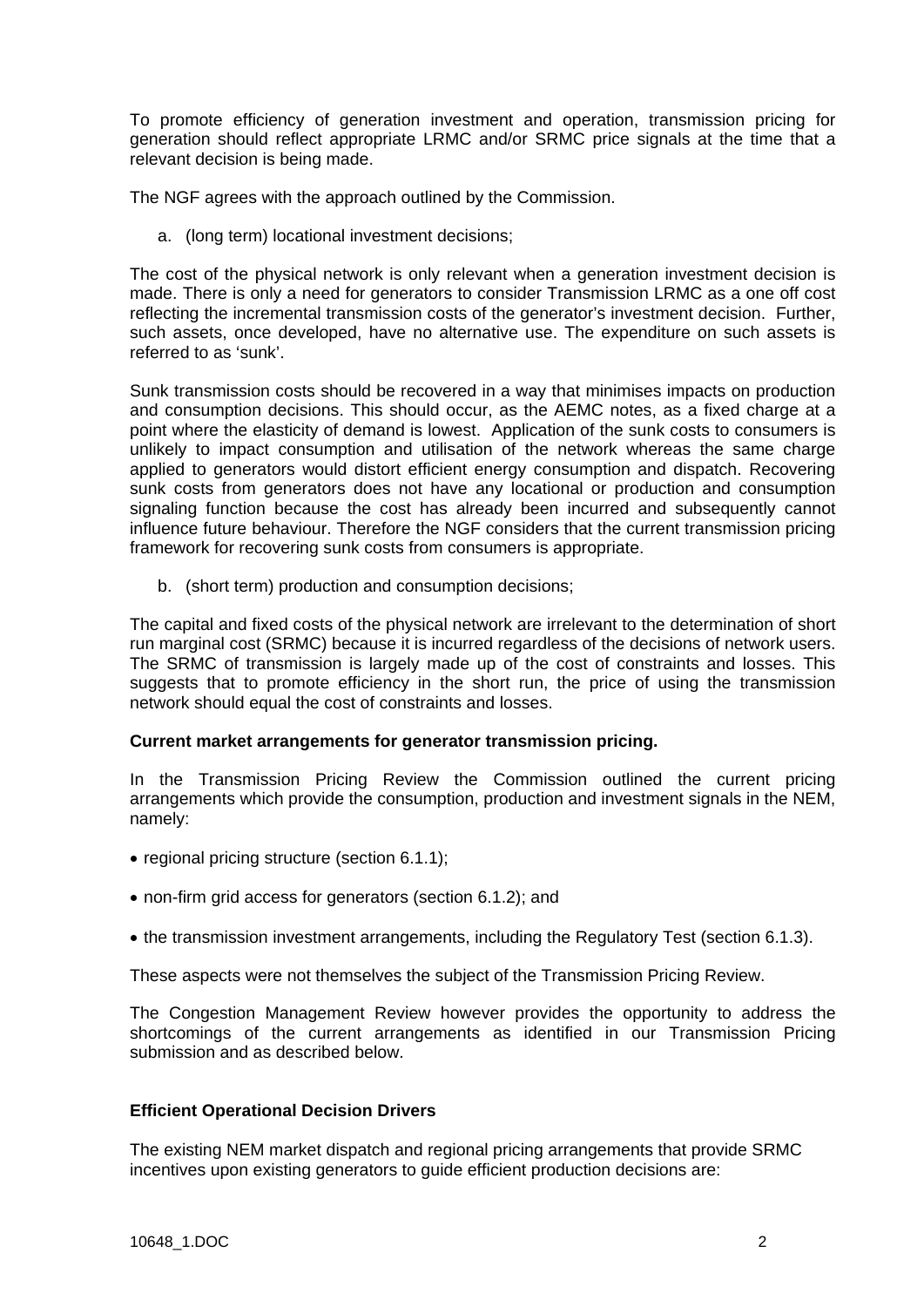- Marginal loss factors;
- Regional Pricing; and
- Intra-regional congestion management.

The NGF considers that marginal loss factors and regional pricing can provide efficient operational decision drivers however intra-regional congestion management is problematic at present and that it remains to be seen if future congestion support mechanisms will resolve these issues.

Under the current congestion management arrangements congestion is allocated on a "volume" basis rather than "marginal price" basis, therefore if multiple generators are affected, each will incur only a share, rather then the full impact of the congestion. In practice NEMMCO attempts to allocate sharing on the cheapest apparent presented offer of a generator. Whilst this appears efficient, it has the following complications:

• Generators are at liberty to offer any price, and when facing congestion respond by offering at the market floor price. NEMMCO is then required to determine sharing according to other technical parameters that have unpredictable features;

• Some generators are less technically capable of reducing output than others, and as a result receive commensurately less congestion;

• A generator whose output congests or supports an interconnector has distorted incentives, generally an advantage, compared to the generators across the Interconnector;

• No consideration is taken of incumbency in allocating shares, thus a new entrant (inefficiently) locating in a generation rich area will face only a share rather than the full effect. The new-entrant's congestion signal will diminish in proportion to the number of incumbents in the generation rich area.

Thus we cannot presume that the existing intra-regional congestion management provides efficient SRMC impact of congestion upon generators.

# **Efficient Investment Decision Drivers**

The Commission implied in the Transmission Pricing Issues paper that the regulatory test will provide a comparison of two alternative projects and allow an investor to choose the most economically efficient, the one that maximises the NPV, or the least cost where the alternatives provide the same benefits as in the examples provided in the issues paper.

This approach in theory is consistent with providing the appropriate investment signals. The NGF however believes that in practice relying on non firm access and the regulatory test to achieve the objectives of transmission pricing will lead to uncertain outcomes. This is not conducive to encouraging generation investment in an already highly uncertain competitive market, particularly if private-sector investment is to be encouraged.

The most economically efficient investment may not occur for the following reasons;

• New generation investors are not required to conduct a "regulatory test" and demonstrate that their investment is least cost, when compared to a range of alternatives and nor should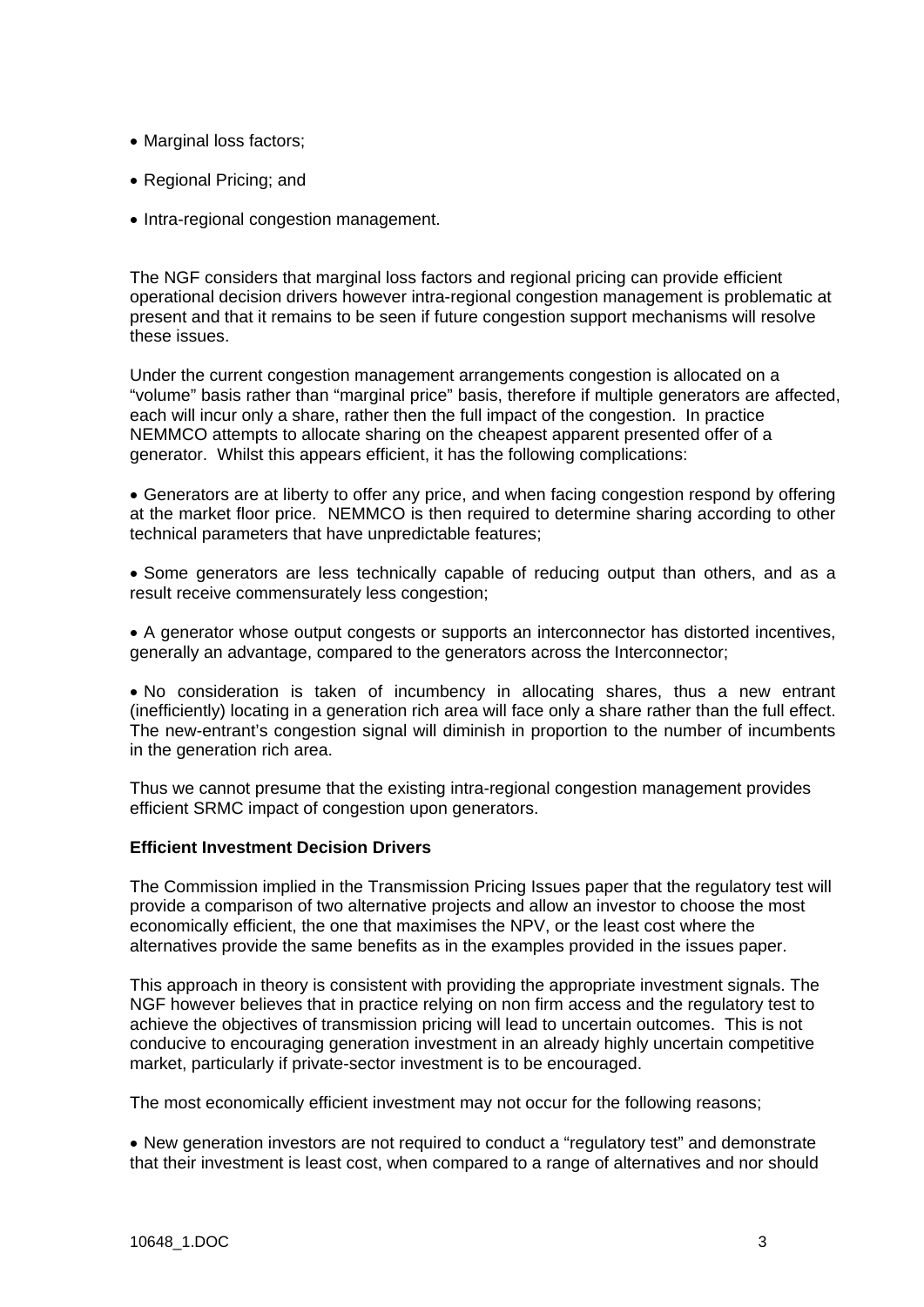they. The regulatory test is only applied by TNSPs' to regulated transmission investment based on "committed" (existing) generation projects.

• Investors in new generation will however carry out their own cost benefit analysis in the knowledge that;

 $\circ$  if the regulatory test for transmission were to be applied before the project is committed, the full cost of the project including fuel delivery fixed and variable costs, power station fixed and variable costs and transmission augmentation costs (to the regional reference node) would be considered to be avoidable when compared to a potential lower cost local generator requiring minimal transmission augmentation

 $\circ$  if the regulatory test for transmission were to be applied after the project is committed, only the variable costs of the project which include fuel delivery variable costs, power station variable costs and transmission augmentation costs (to the regional reference node) would be considered to be avoidable when compared to a potential lower cost local generator requiring minimal transmission augmentation.

This means that by committing to a project the fixed costs or sunk costs of a remotely located generator are not included in any subsequent application of the regulatory test, thus providing an advantage to the committed remote generator when compared to the cost of a local generator.

Because it is possible for generators to avoid transmission costs or the full impact of the subsequent congestion a project may cause, there is little incentive to locate efficiently to minimise the overall cost of projects, (from fuel source to regional node).

# **Scope of this review**

In our submission of the Transmission Pricing Review we noted that proper signaling of congestion and the provision of locational investment signals to address the issues identified above may require consideration of transmission rights as a key to providing the certainty to encourage efficient investment in generation assets. Alternatively congestion management may offer a solution to address current inefficiencies. The CRA CSP/CSC proposal for congestion management also requires the allocation of transmission capacity between generators which implies a transmission right for generators.

Clarification is sought as to whether the scope of this review includes the consideration of transmission rights over the shared network, generator access network rights or compensation payments from one network user to the other than those required for the implementation of the SCP/CSC proposal. In previous consultations the commission has noted that transmission rights over the shared network will not be addressed, whereas it would appear that such issues could be in scope in the current consultation.

#### **Key issues to be addressed**

The NGF considers that the following are the key issues to be addressed:

• Development of a modeling methodology to allow quantification of congestion management costs and benefits;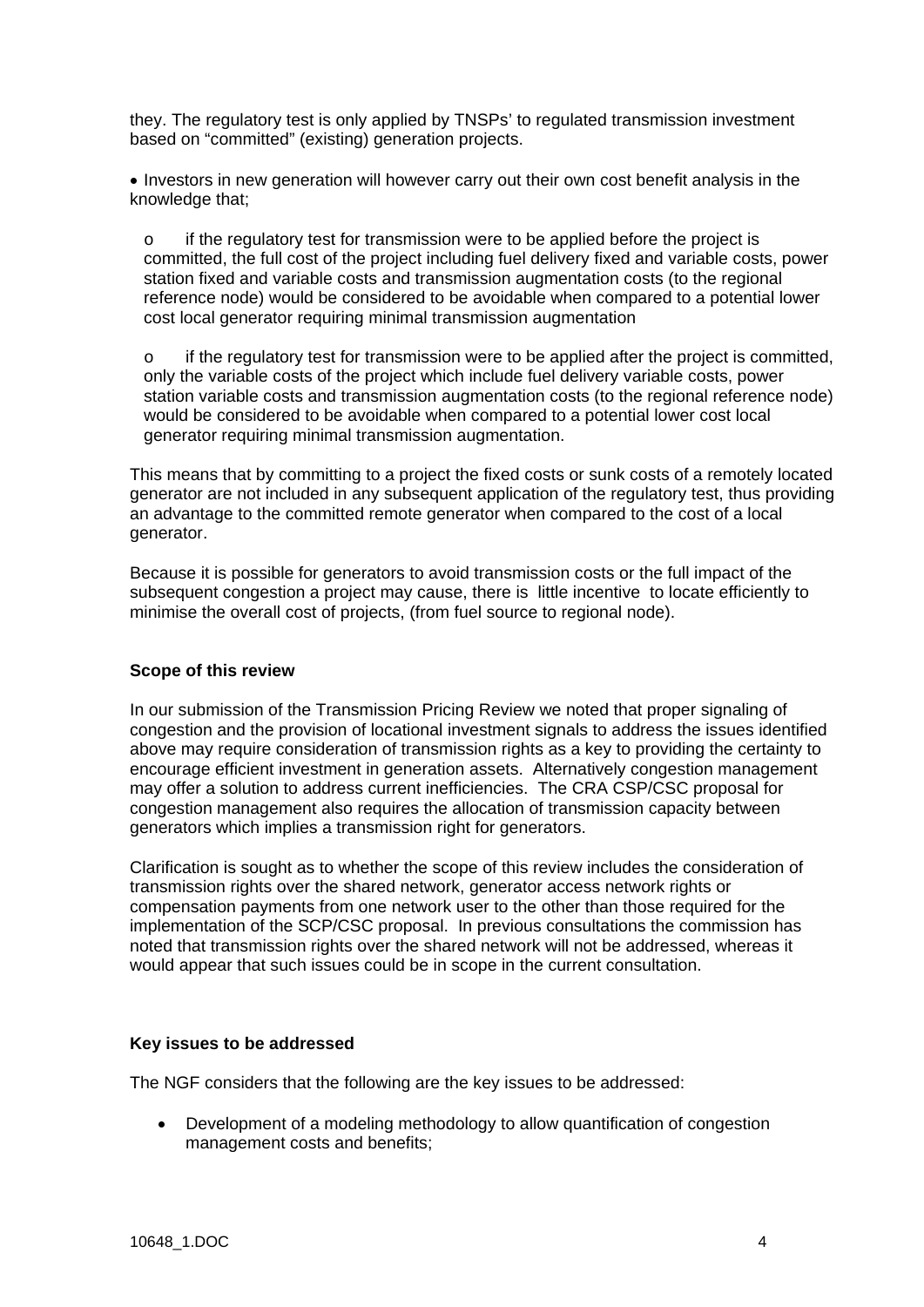- A quantification of the current and likely future materiality of congestion, by the application of the methodology;
- Guidelines to address the comparison of the merits of alternative solutions;
- If a CSP/CSC scheme or transmission rights are to be considered, the key issue of principles to guide the allocation of the CSC's must be established and agreed by participants prior to any further consideration of the proposal;
- The development of a staged approach to congestion management as identified in section 5.2 of the issue paper including the definition of the terms "minor or temporary, material, material and enduring" congestion;
- Recognition of existing congestion management problems in the Snowy Region and the rectification of these problems in parallel with the development of a congestion management framework.

If you have any questions in relation to this proposal, please call Roger Oakley on 03 9612 2211 or 0408 512 484.

Yours faithfully

(signed)

John Boshier Executive Director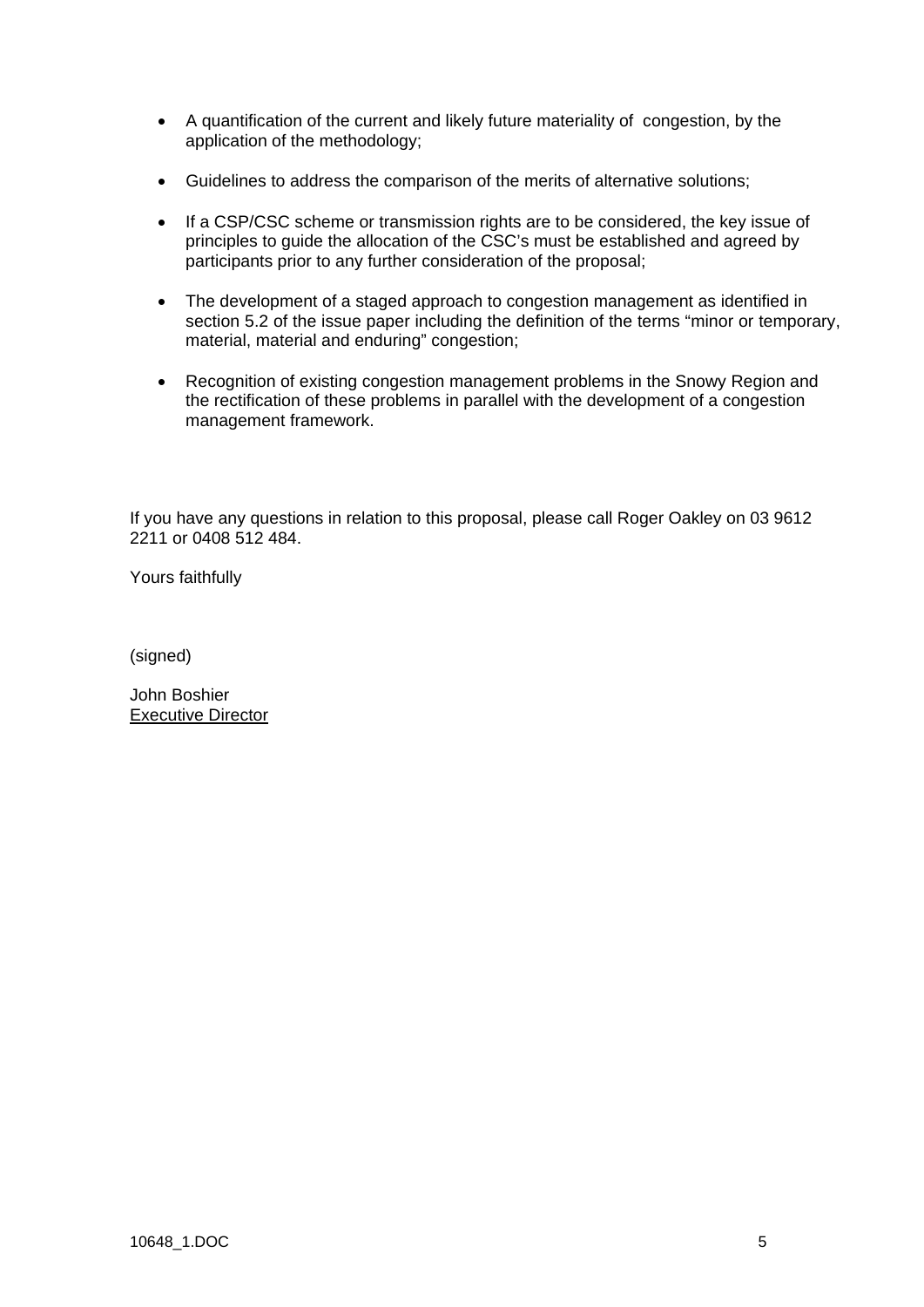## *1. Do existing constraints have a material effect on the efficiency of the NEM? What is the nature and materiality of these constraints? Why is it that these constraints have not been addressed to date? Are there specific points of congestion that should be addressed in advance of the establishment of a new congestion management regime?*

The term "material effect on efficiency" is currently a subjective term, therefore opinions will vary. Statistics are available on the frequency and duration of binding constraints on various transmission elements of the NEM; however these measures can be misleading because for example constraints can be unbound as a result of generator bidding behavior. Also, they do not provide a measure of efficiency impact. There is no benchmark for the measurement of "material" impact apart from the current market benefits limb of the regulatory test, which is a net benefits test. The current version of the test has only been applied informally to the QNI and early indications are that there is a material issue with flow in the direction from Qld to NSW such that an augmentation could be justified by 2009.

There are some other intra regional constraints that could be argued as having an impact on efficient outcomes, such as south-eastern SA, central to north Queensland and central to south Queensland. They have not been addressed because, the Regulatory Test has not been applied and non-transparent network support arrangements are in place in some of these instances.

An improved approach to congestion management is required as it is likely that as demand increases congestion will increase, depending on the location of new generation to meet the demand increase. In a number of cases, transmission solutions may remain uneconomic or infeasible. As a consequence alternatives to the current approach need to be considered and evaluated.

Inter-regional constraints in the Snowy region have come into focus with a partial CSP, CSC trial in place and two recent region boundary change proposals.

The NGF recommends (apart from Snowy region boundaries) that it would create uncertainty if an attempt was made to address specific points of congestion before a congestion management regime was established by this review.

# *2. Given the development of the NEM and the recommendations of reviews undertaken to date, what are the significant priority issues for this Review?*

The NGF considers that the following are the key issues to be addressed:

• Recognition of existing congestion management problems in the Snowy Region and the rectification of these problems in parallel with the development of a congestion management framework;

• Development of a modeling methodology to allow quantification of congestion management costs and benefits,

• A quantification of the current and likely future materiality of congestion, by the application of the methodology,

• Guidelines to address the comparison of the merits of alternative solutions,

If a CSP/CSC scheme is to be considered the key issue of principles to quide the allocation of the CSC's must be established and agreed by participants prior to any further consideration of the proposal.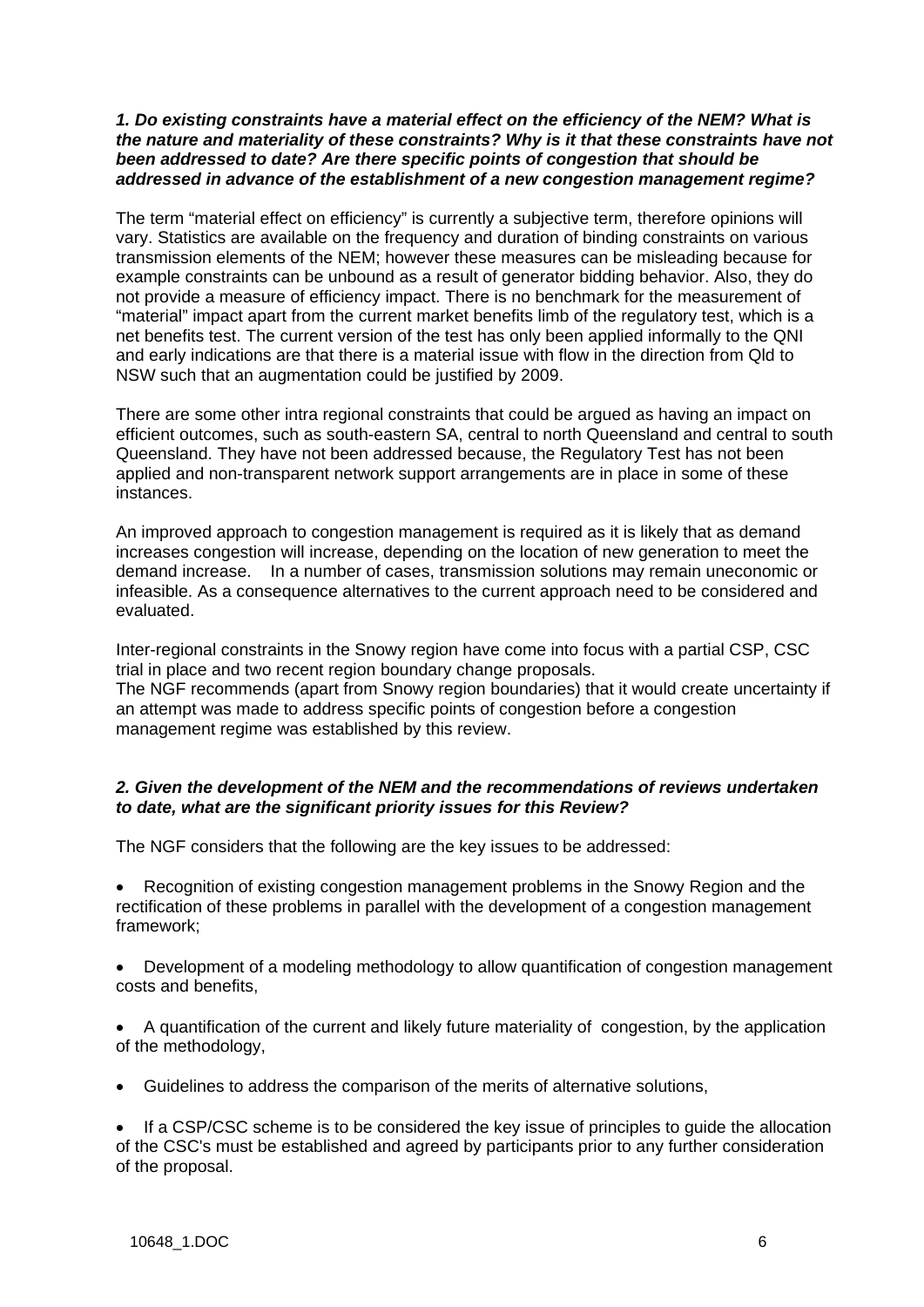• The development of a staged approach to congestion management as identified in section 5.2 of the issue paper including the definition of the terms "minor or temporary, material, material and enduring".

Congestion management needs to be established in a framework with other regulatory reviews and process such as ANTs.

# *3. What are the key questions the Commission should seek to examine quantitatively as part of the Review? What key factors should the Commission take into account in this modeling analysis?*

The NGF considers that it may be difficult to accurately quantify the relative merits of alternative congestion management proposals in a meaningful way given the broad range of assumptions that will need to be made. Additionally, a historically based modeling analysis is inappropriate due to the commercial incentives on bidding under current market arrangements. A net benefit analysis similar in concept to the Regulatory test may be required. Additionally, the AEMC should consider forward modeling to assess the expected change in Participant's commercial incentives under new congestion management arrangements. Having said this, the focus should be on removing impediments to market efficiency, avoiding subjective judgments over competitive market outcomes or interactions.

## *4. Are there any material problems with the 'option 4' approach to constraint formulation to managing system security and reliability? How might such problems be addressed while continuing to maintain system security and reliability?*

The NGF is of the view that of the options currently available, the Option 4 approach is acceptable and it maximises NEMMCOs' ability to mange system security. The problems that arise with:

- Distorted incentives giving rise to inefficient bidding,
- Management of negative settlement residues, and
- Constrained on (and off) generators,

are more likely to be as a consequence of the regional settlement process rather than with option 4 constraints.

## *5. Are there any other problems, other than constraint formulation, with the management of system security in the context of the current congestion management regime? How might any such problems be addressed?*

See answer to 4. Any other problems could be addressed by:

- Development of appropriate locational signals;
- Allocating access to congested lines;
- Operational incentives for TNSPs to minimize congestion.

# *6. How material are reductions in the dispatch and pricing efficiencies due to binding intraregional constraints under the current arrangements? How can they be quantified?*

Both generators and retailers presented information the recent Transmission Revenue Forum in relation to the incidence of constraints. Intra regional constraints can be significant and distortionary. Some may be disguised by generator bidding where the regional settlement process provides distorted incentives.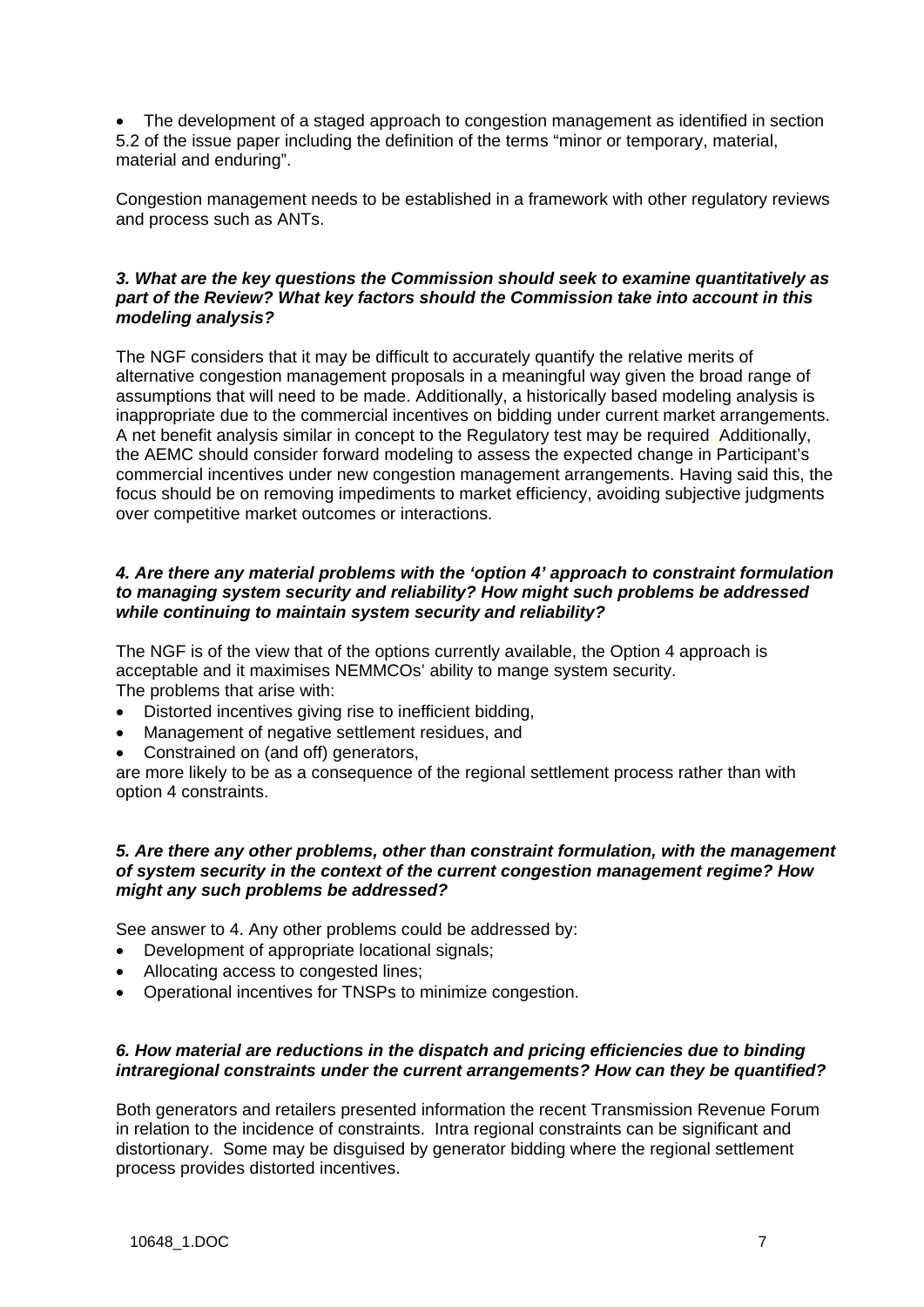The impact of intra-regional constraints which do not affect supply to the node (and therefore price at the node) is difficult to measure. It is also difficult to separate these impacts from those of inter-regional constraints, particularly in the case of 'hybrid' constraints.

The AER is attempting to quantify the cost of constraints by calculating TCCs and MCCs as a basis for incentives for TNSPs. The value of these measures is limited as the cost of constraints is being compared to a network with no constraints (ie a theoretical ideal). The AEMC has noted it is unlikely that in an efficient market there would be no constraints. Also the impact on the market as measured by the MCC is potentially overstated.

These measures could potentially be used as indicators as to where a revised constraint management approach could be required.

## *7. How material are the reductions in dispatch and pricing efficiencies due to the management of negative settlements residues under the current arrangements? How can they be quantified?*

Where NEMMCO intervenes to limit negative settlement residues by clamping the impact can be significant. Some participants have expressed concerns that constraint orientation can create dispatch inefficiencies but to a lesser extent.

The AER and NEMMCO should be given the task of assessing the materiality of reductions in dispatch efficiency.

Quantification of productive efficiency changes could be assessed by comparing the actual outcome against a modeled outcome based on actual generator costs. Modeling should be forward looking and consider commercial incentives under the new arrangements.

# *8. Have the existing arrangements resulted in materially inefficient investments? Could the existing arrangements result in materially inefficient investments in the future?*

## *What kind of inefficiencies may result?*

It is difficult to determine if the current arrangements have resulted in inefficient location of generation as the costs of new investment are not disclosed nor alternatives locations or alternative projects necessarily assessed.

It is possible that inefficient investment could occur if significant constraints are not addressed and poor LRMC locational signals are provided. .

## *9. How well do existing arrangements provide signals for efficient investment over time and locationally using the least-cost technology—generation, network demand side management or non-electricity alternatives?*

The issues raised in this question have been addressed in our submission to the transmission pricing issues paper and in the covering letter to this submission.

The regional pricing structure provides appropriate investment signals except where intraregional congestion results in mis-pricing of generators within a region.

The practice of relying on non firm access and the regulatory test to achieve the objectives of transmission pricing will lead to uncertain outcomes. This is not conducive to encouraging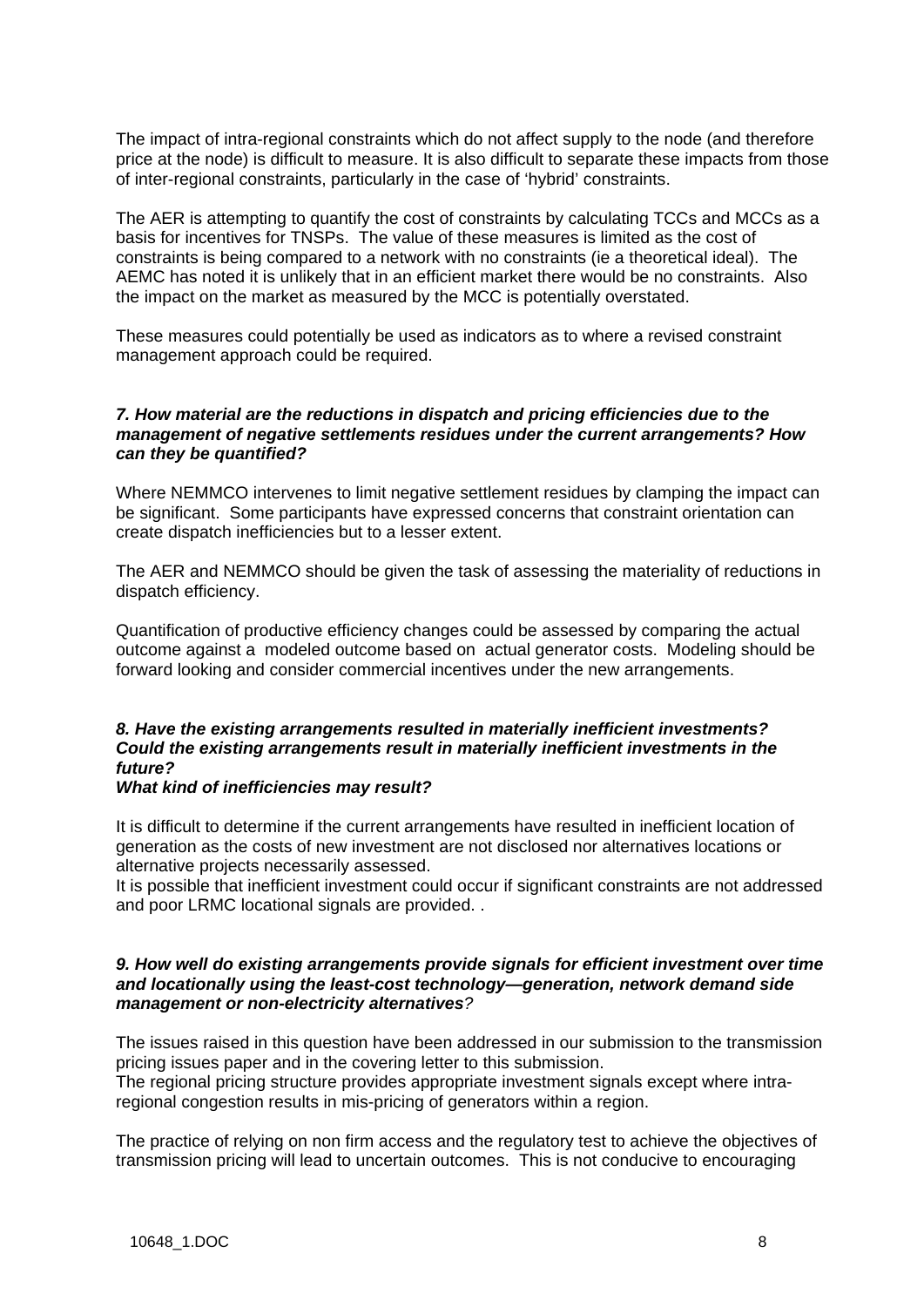generation investment in an already highly uncertain competitive market, particularly if privatesector investment is to be encouraged.

## *10. Does the potential to be constrained-off or constrained-on relative to the regional reference price result in material risks for market participants? How are those risks managed?*

Yes, being constrained-on or constrained-off does create risks for market participants as there is no compensation under the market rules; unlike an 'intervention' by NEMMCO under the rules (3.9.3) which does provide for compensation.

With respect to the risks of being constrained-on, Clause 3.9.7 of the Rules states the following:

## **3.9.7 Pricing for constrained-on scheduled generating units**

(a) In the event that an *intra-regional network constraint* causes a *scheduled generating unit* to be *constrained-on* in any *dispatch interval*, that *scheduled generating unit* must comply with *dispatch instructions* from *NEMMCO* in accordance with its availability as specified in its *dispatch offer* but may not be taken into account in the determination of the *dispatch price* in that *dispatch interval*.

(b) A *Scheduled Generator* that is *constrained-on* in accordance with clause 3.9.7(a) is not entitled to receive from *NEMMCO* any compensation due to its *dispatch price* being less than its *dispatch offer price*

The original intent of this rule was to avoid market gaming by generators during transmission outages which had occurred in the original England-Wales market. However the market structure in the NEM is quite different to the England-Wales market which had a day-ahead exante price setting mechanism with no revision during actual dispatch.

With the proliferation of constraint equations to manage transmission constraints in the NEM there will be an ever increasing number of constraint equations that contain both negative (constrain-on) and positive terms (constrain-off) terms on the left hand side of the constraint equations. As a consequence, in the case of intra-regional constraints, there will be increasing number of cases of generators being constrained-on or –off and yet receiving no compensation for losses incurred.

For the case of being constrained-on, there is the risk that a generator will be constrained into dispatching output contained in a high price band that is normally reserved for high price events only. Examples are overload price bands on thermal units and running price bands on gas turbines. In these cases the generator is forced to generate in its high price bands but is only paid the regional pool price which must be lower and thus causes a loss.

The only alternative is for the constrained-on generator to bid its plant as commercially unavailable, which could lead NEMMCO to direct the unit to operate. This entitles the generator to direction compensation, but increases intervention in the market and reliance on a mechanism intended as a last resort only.

Consider the case of an interconnector binding. In the importing region of the constraint, generation is dispatched up the merit order and generators there always receive at least their bid price. By contrast with a constrained-on generator, an intra-regional transmission constraint causes them to be similarly dispatched yet in this case there is no compensation for losses incurred.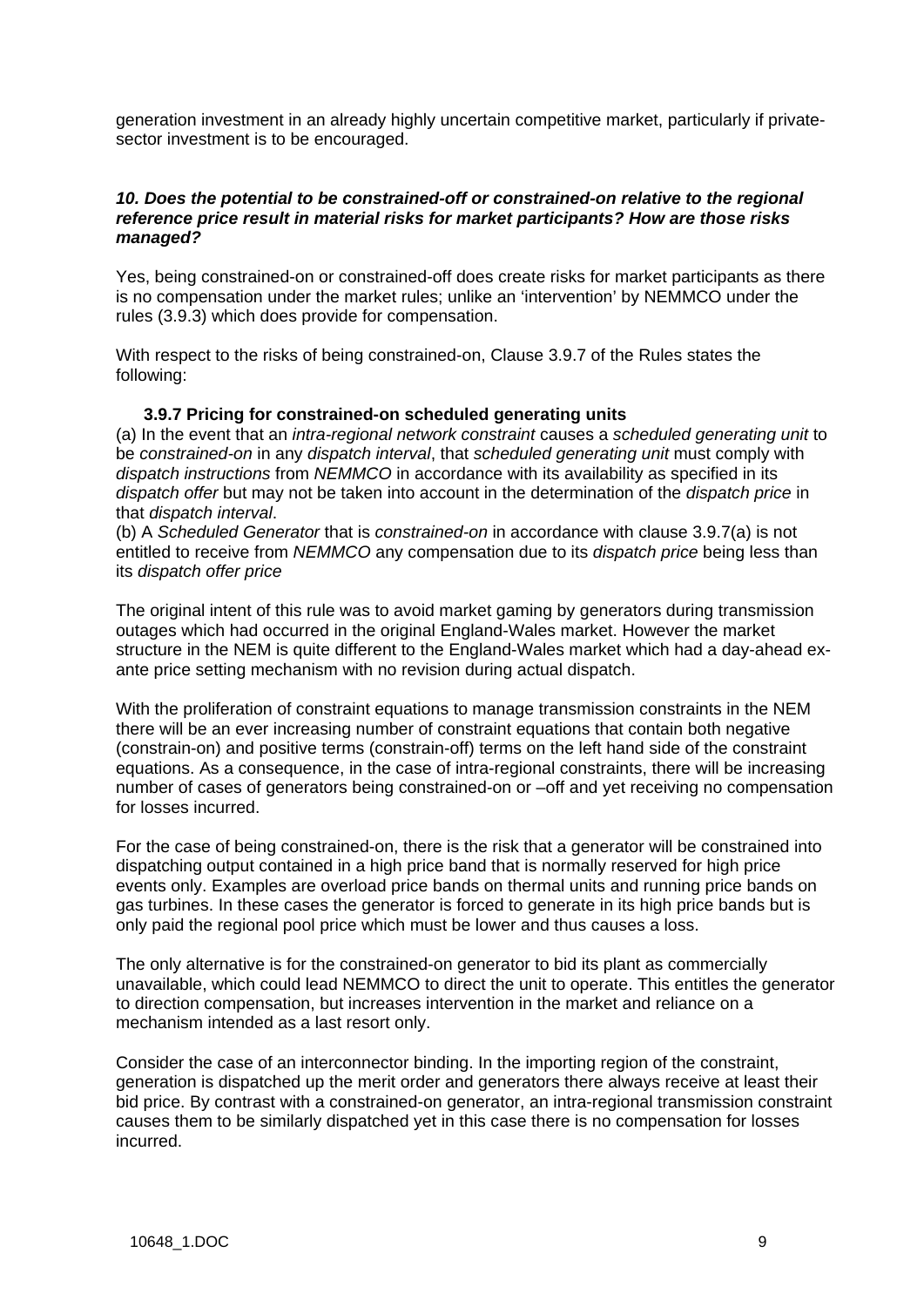The NGF therefore argues that there should be market based compensation for a generator that is constrained–on in that the generator should at least be recompensed with its bid price. Due to the increasing complexity and non-predictability of constraint conditions it is no longer valid to argue that generators can game the market under intra-regional congestion.

For the case of being constrained-off, there is the risk that a generator will be constrained to a lower generation level thus missing an opportunity to generate. Such reduced generation will effectively be valued at the pool price and not at the contract price of underlying hedging. If the pool price is high at the time then substantial losses could occur. Generally this risk is managed by reducing contract positions to limit exposure, and caution in trading, both of which inhibit the hedge market and reduce supply. Nevertheless there is still a loss incurred that is not compensated.

The solution is to firstly address congestion issues and risk management measures will follow.

# *11. Do market participants face problems in managing risk due to the nature of the instruments available, or the liquidity of market for those instruments? If so, how are those problems related to the current approach to congestion management?*

The nature of the inter-regional risk management instruments and liquidity do not create problems.

If the intra-regional constraint management issues are addressed the risk management instruments will follow or form part of the solution. At present, congestion risks cannot be hedged.

The problems that arise in managing congestion are due to unscheduled or unusual reductions in capacity of the transmission network and the fact that generators have non firm access to the transmission system.

## *12. Are there problems in accessing information to support effective risk management in the context of congestion in the NEM? Is the lack of exchange based trading a problem in this context?*

Participants in the NEM have access to more information than is publicly available. The NGF considers that liquidity in the NEM is adequate and although liquidity may be less than in other financial markets external facilitation is not supported. It is the NGFs view that the market will deliver appropriate risk management instruments.

# *13. Does the current design of IRSR units impact the ability of participants to efficiently manage inter-regional price risk?*

The SRA design is satisfactory. Problems arise when the nominal rating of the link is reduced, this generally occurs on an infrequent (but sometimes unpredictable) basis. However firming up the SRAs by artificial means in the current market context is not supported as it distorts the allocation of risk among participants.

Transmission firmness can be improved by increasing the performance incentives for TNSPs to align transmission availability to the needs of competitive Market Participants.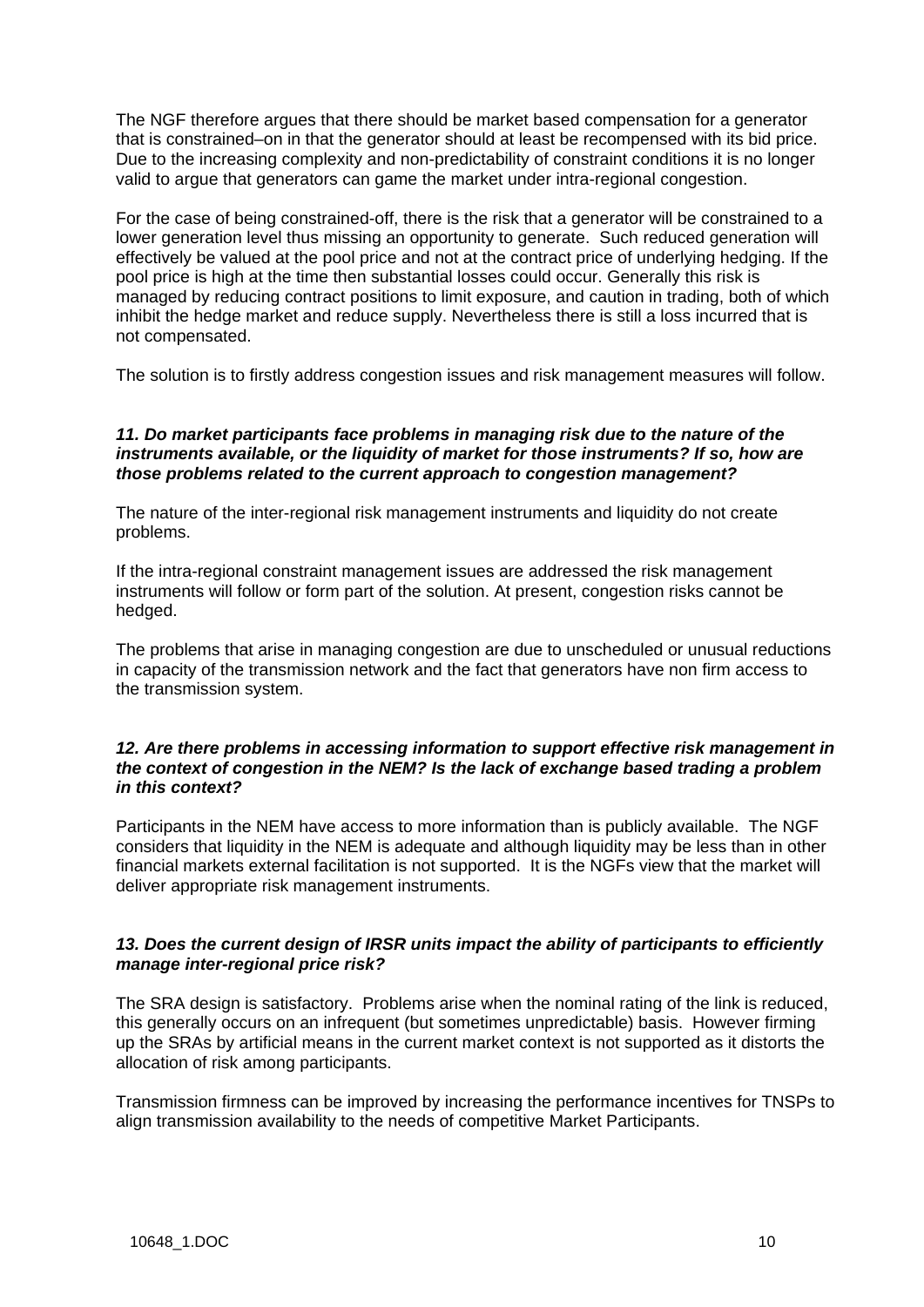# *14. Has the uncertainty regarding regulatory process and decisions created material risks for participants?*

The uncertainty and delay in the regulatory process for changes to the regional structure has created material risks for participants (notably in the Snowy region). It is time after 5 years of debate to fix the problems - the lack certainty on congestion management creates a risk for incumbents and new investors. The boundary change moratorium has prolonged congestion issues.

## *15. Do market participants face problems in managing risk due to a lack of transparency associated with the current approach to congestion management? If so, what are the nature and materiality of these problems?*

For constraints that are not priced there is no effective constraint management regime under the current framework.

The constraint forecasts provided are low in quality but that may be inevitable given the complexity of constraint formulation.

The level of information provided by NEMMCO allows adequate transparency. A lot of data is provided by NEMMCO but it is mainly relevant in the short term.

# *16. Are there any additional issues with the current congestion management regime that should be considered as part of the Review? How can the materiality of these concerns be quantified?*

Incumbents and new entrants face the risk of having access to the RRN degraded. This is a risk participants have no ability to manage and is due to the fact that generators have non firm access to the transmission system.

The impact of a reduction in capacity can be large but the frequency of events is low and therefore the materiality of the impact is difficult to quantify and may be mitigated in part by the cumulative price threshold.

## *17. Is this an appropriate characterisation of the current arrangements in the NEM for the purposes of assessing potential improvements to the congestion management regime?*

Yes this characterization is appropriate.

## *18. Is the proposed 'staged approach' to congestion management an appropriate framework? Is it the most effective response to those problems? Is it technically and commercially feasible?*

Presupposing that stages are possible for a particular constraint the approach is generally acceptable. It provides a time line and a time frame in which to react.

The approach should also allow for the possibility that some constraints are best met by a constraint management mechanism and never progress to a regional boundary change and in other cases a regional boundary change may be the only practical solution.

## *19. Has the NEM had material congestion problems which have not been enduring? Is it likely to do so in future?*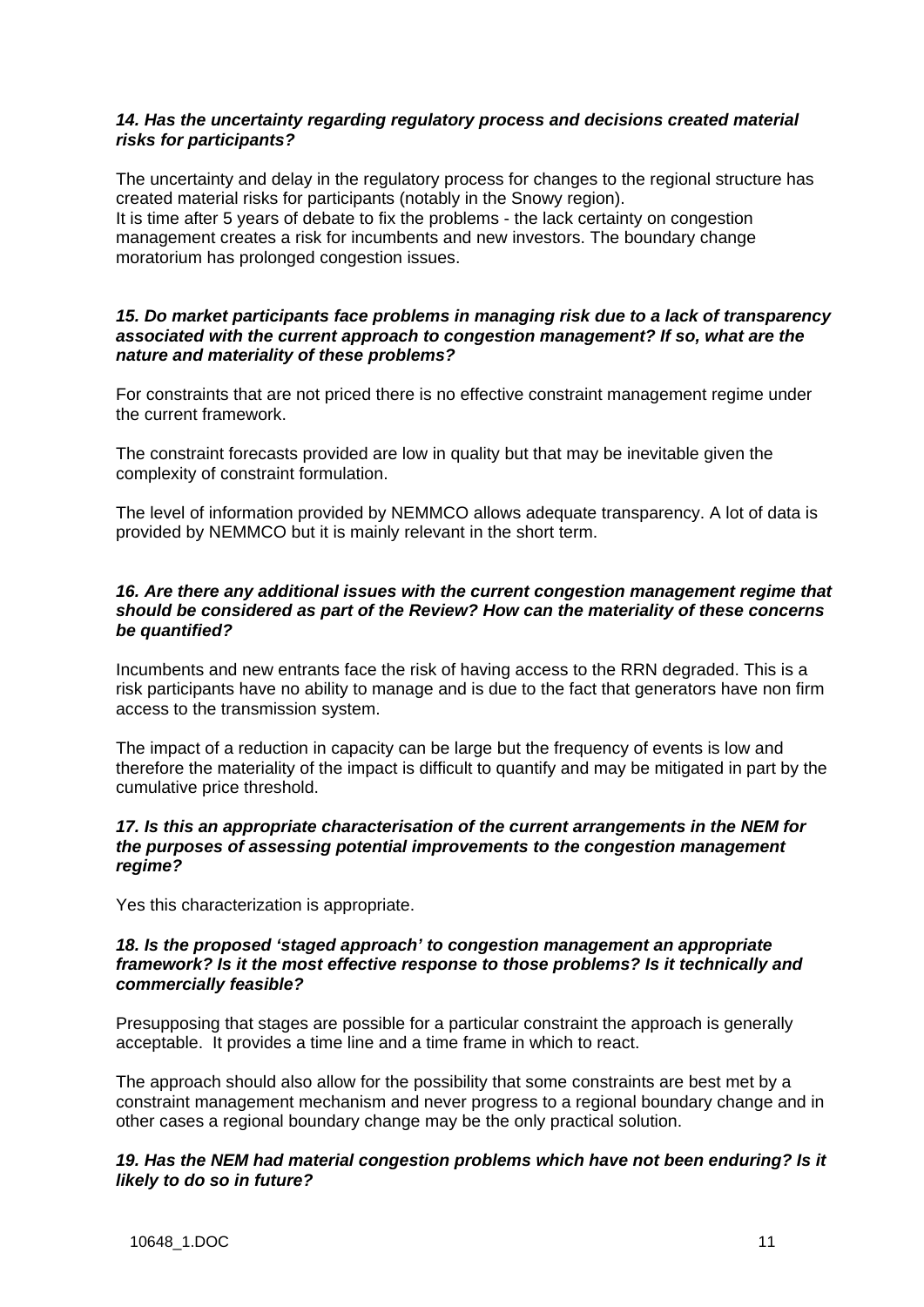Yes there have been non-enduring constraints and they are likely to occur in future. There is considerable uncertainty in predicting the likelihood of constraints that are enduring in nature.

## *20. Are the costs of an interim congestion regime (discussed in greater detail below) clearly lower than the costs associated with region boundary change?*

Yes the implementation costs of a regional boundary change are inherently higher than cost of congestion management because NEMMCO has to modify the dispatch process with implications for participant systems also, whereas in the implementation of a CSP/CSC scheme for example only the settlement process needs to be changed. Ultimately, these solutions may deliver a similar outcome.

# *21. What triggers should be considered for the introduction of various congestion management tools under a staged approach? Which institutions should be responsible for recommending and approving the introduction of congestion management tools at each stage?*

The AEMC should establish the framework with triggers for each stage related to the transaction costs and economic net benefits.

NEMMCO has all the relevant information and conducts the ANTs and so should be responsible for recommending the introduction of a congestion management regime with approval by the AEMC. A coordinated approach is required, consistent across all stages.

## *22. What role should region boundary changes play in managing congestion, particularly in a staged response? How much emphasis should be placed on that role?*

Regional boundary changes may need to be considered as an alternative to constraint management. A constraint management solution may be difficult to implement leaving the only alternative as the regional boundary change. The benefits of would need to exceed the costs. The approach needs to be multi-pronged, rather than simply staged.

## *23. Is the economic boundary change criterion proposed in the MCE region boundary Rule change proposal consistent with the staged approach to congestion management? What further efficiency gains would be realised from region boundary change, after the introduction of an interim congestion management tool?*

There may be no further efficiency gains after the implementation of a constraint management tool however the congestion management tool may be difficult to implement.

# *24. To what extent will firming-up IRSRs facilitate inter-regional trade? What is the best approach to firming up IRSRs and how would this work?*

Refer to earlier comments on question thirteen. The NGF is of the view that firming up of the IRSRs can be achieved through the existing financial market and is best achieved without regulatory intervention.

Creating and aligning the incentives of TNSPs with the rest of the market should improve the firmness of SRAs.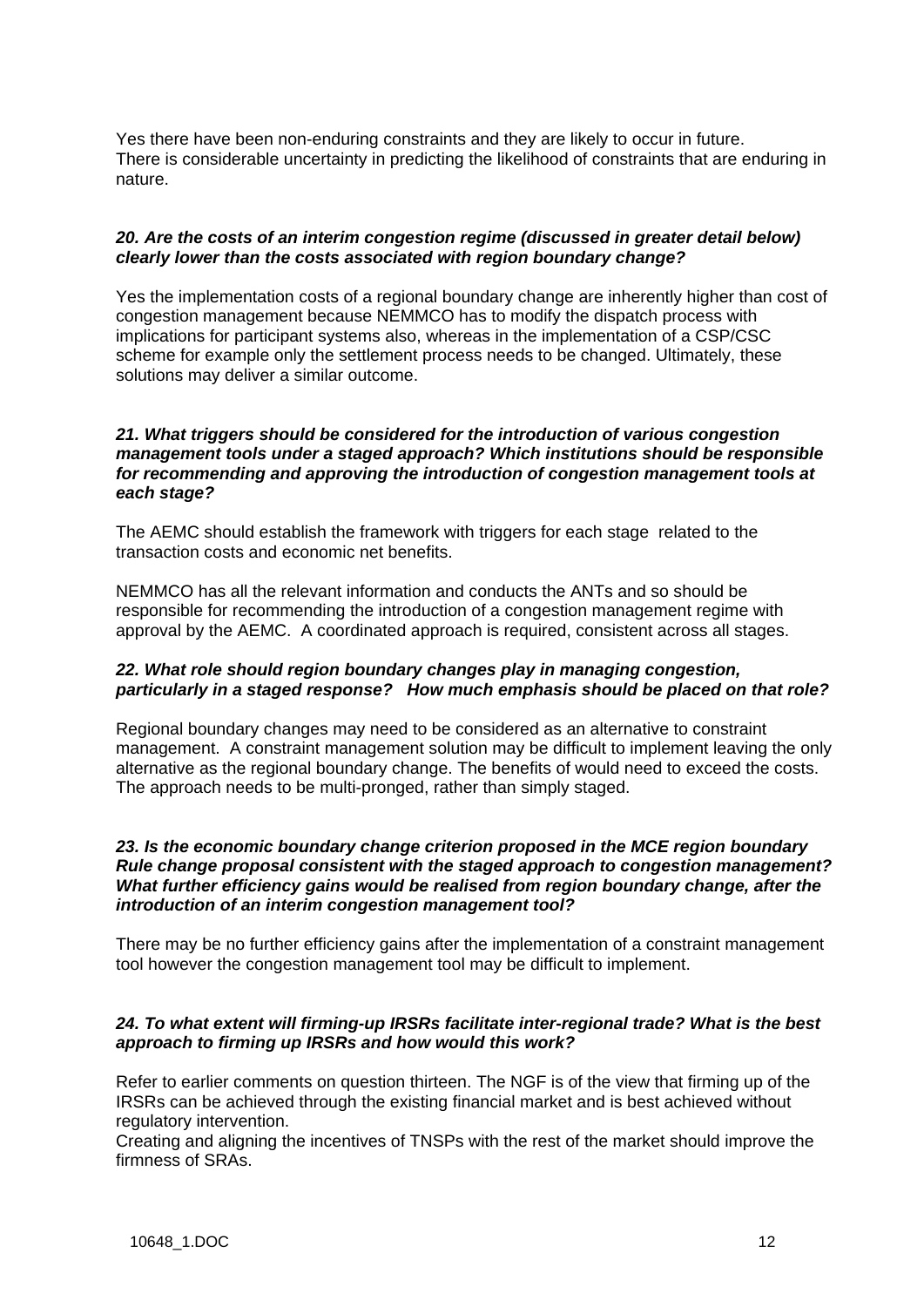# *25. Is there a need to review the case for the 'option 4' constraint formulation approach in the context of this Review? If so, what would be advantages and disadvantages of moving away from an 'option 4' approach to constraint formulation?*

There's no need to review the case for changing constraint formulation. The issues that remain relate to the settlement process, see our response to questions 4. We see no advantage in moving away from the option 4 approach to constraint formulation if these issues are addressed.

# *26. What would be the effect of ceasing NEMMCO intervention to manage counter price flows? To what degree does this depend on other factors such as the region boundary criteria and process?*

Intervention by NEMMCO to manage counter-price flows is undesirable. Negative settlement residues can be minimised by careful market design thus avoiding the need for intervention. This approach should include development of a generalised approach to negative settlement residues which result from the loop flows and the remote generator case, and this could include;

- a congestion management regime,
- uplift payments, and
- as a last resort intervention by NEMMCO.

# *27. How should negative settlements residues be funded? Should the current process of offsetting negative residues with positive residues within the current billing week be continued or changed?*

The current proposal by NEMMCO to manage negative settlement residues should be modified so that negative settlement residues are accumulated and funded by auction proceeds not by the positive residues. This will preserve the effectiveness of SRA units.

## *28. Are constrained-on payments an appropriate solution to generators being paid regional reference prices less than what they offer? If so, what principles should apply for determining the size of payments, who should apply them and how should they be funded?*

Our answer to question 10 examined why compensation for constrained generation is essential. As a principle the NGF considers that Generators are entitled to be fairly compensated for their output. As a starting point, a generator is entitled to receive its offer price when constrained on. Making the constraint costs explicit will avoid the issues identified in our response to that question and also make the congestion costs explicit so they can be included in TNSP assessments for network augmentation.

Under the current regime, a constrained on generator has to either accept the lower regional price or rebid [1](#page-12-0) to force NEMMCO to direct it to generate. Requiring a direction, which was considered a normal response by NECA and NEMMCO in their report of their examination of

 $\overline{a}$ 

<span id="page-12-0"></span><sup>1</sup> This is a good faith rebid because the generator did not offer to provide the generation at the price being paid but rather at a higher price. The rebid allows the generator to gain the fair price for the output.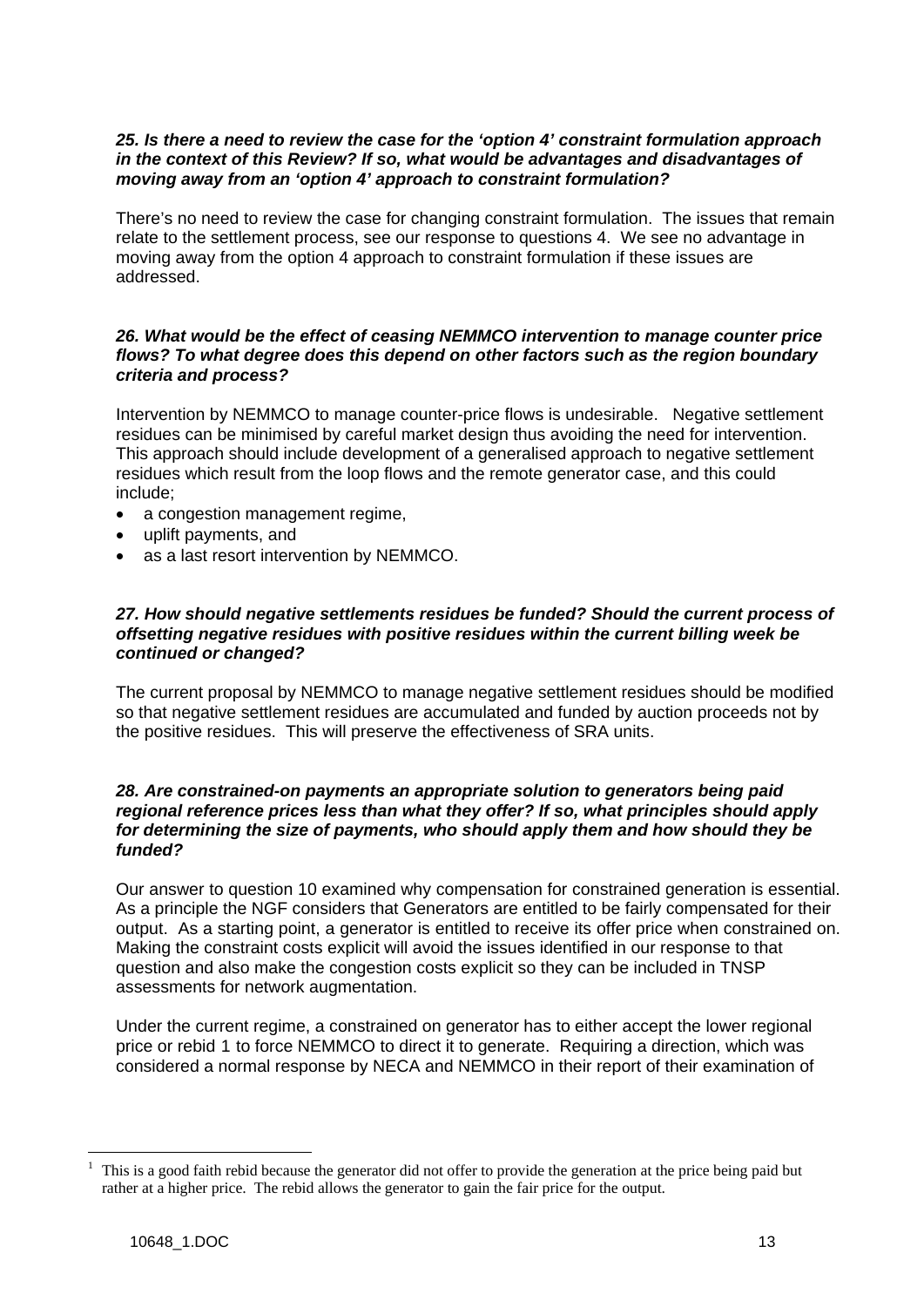market directions[2](#page-13-0), is clumsy[ and may be unpalatable to some generators. It would be simpler to change Rule 3.9.7 to require NEMMCO to pay the generator compensation under Rule 3.15.7 as if it were a direction for energy, since that is the nett effect of the clumsy workaround.

Rule 3.9.7 prevents NEMMCO compensating generators for constrained operation. The Rule was made possible because Rule 5.3 allowed TNSPs to contract with a generator in a load rich area where the transmission is congested and is unable, at certain times, to meet the load and requires a generator to be constrained on. The TNSP is required to apply the regulatory test and select the lowest price option to meet the load (to the required jurisdictional or NEM Reliability Standard, whichever is the highest). These network support agreements have rarely been used, with the North Queensland case cited in the issues paper being the best example[3](#page-13-1). Mandating the use of network support agreements for a defined level of constrained generation could avoid the need for constrained on payments.

Funding of these payments (constrained-on) or network support could accrue to networks since the role being performed is network support in both cases. This would avoid an energy price uplift, which would be unhedgeable and increase retailer risk, therefore increasing customer prices. It would also provide an incentive for TNSPs to use network support agreements more widely, which is potentially more efficient than constraining generators on since the TNSP is then in a position to directly assess the net market benefit. The alternative is to fund uplifts through a market charge that is explicitly passed through to customers.

The AEMC should also consider payments to constrained-off generators as an alternative to a CSC/CSP regime. By paying constrained-off generators the foregone income (assessed by a independent expert using a similar approach to that in 3.15.7A for directions), the value of the constraint is again made apparent and able to be used in the regulatory test. If the generators are made whole, they are also more likely to offer contracts to their full potential, reducing the impact of the congestion. This may be simpler than the CSP/CSC regime if the constraints are of lower materiality. The charges could be allocated in the same way as proposed for constrained on payments.

# 29. Would the funding of constrained on payments be likely to introduce a material *financial risk for participants making the payments? How could this risk be managed?*

The risk if any could be hedged through a secondary market or by funding alternative new investment, such as generation, transmission, DSP or non electricity alternatives.

# *30. Would there be merit in extending the existing NSAs as a congestion management tool in the NEM? If so, how should such arrangements be implemented?*

The problem with the current approach to NSA's is that the costs of these agreements are not transparent. NSA's should be tendered in the open market and/or based on market price signals.

 $\overline{a}$ 

<span id="page-13-0"></span><sup>2</sup> Appendix A to NECA and NEMMCO Final Report - Review of Market Directions. Interestingly, NECA and NEMMCO considered that payments under network support agreements would be the normal compensation for directed on plant.

<span id="page-13-1"></span><sup>3</sup> Somerton Power Station has an arrangement with TRUenergy & AGL to support the network for specific circumstances, which is similar.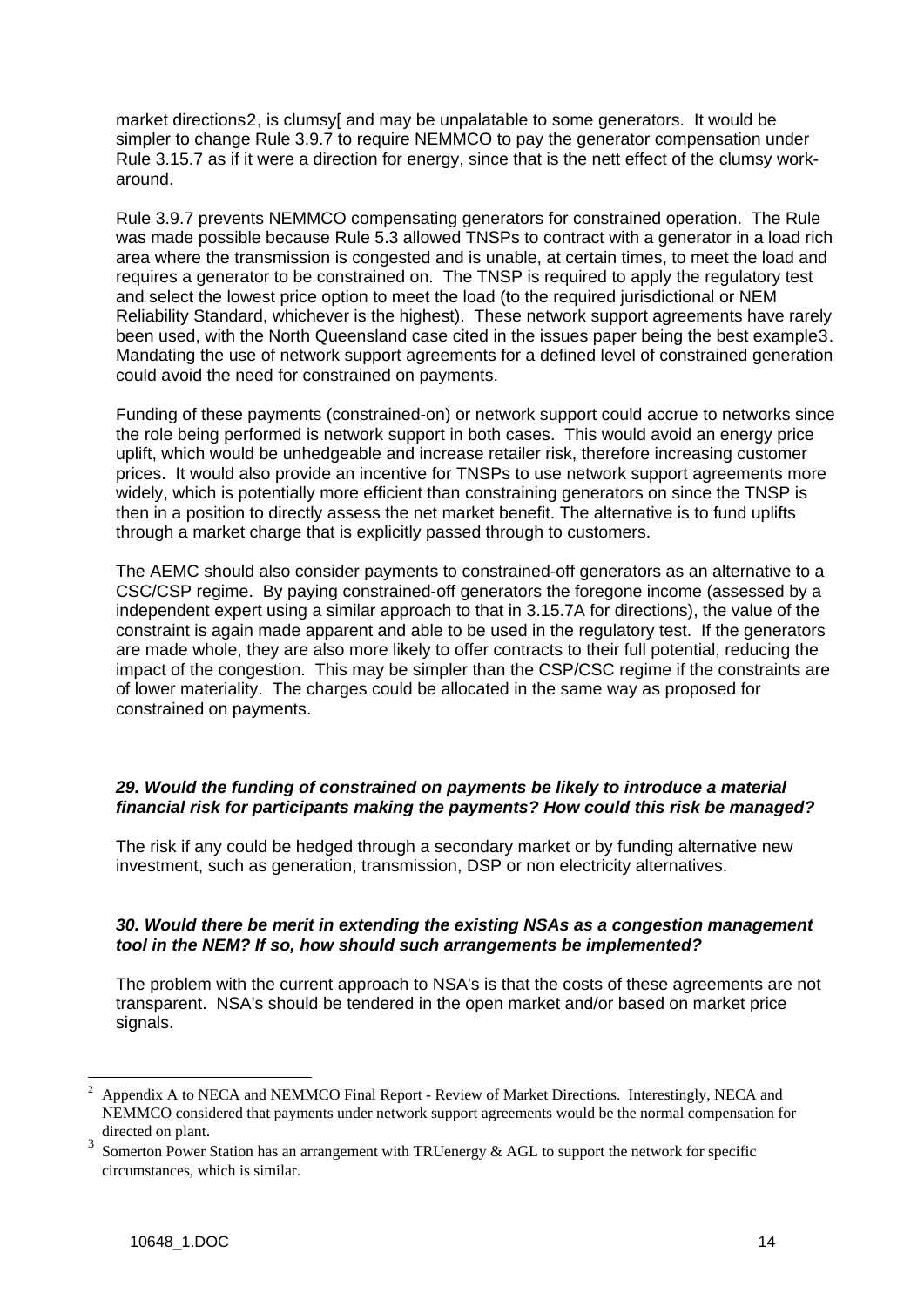Issues to be addressed in expanding the NSA approach are;

• The approach is satisfactory for constrained on payments but problematic for constrained off.

The TNSP would need to have an incentive to purchase and pay for these services.

A congestion management approach such as a CSP/CSC scheme is possibly superior as an alternative.

## *31. Should NCAS support contracts be used to enhance transmission network capability? If so, who should offer these contracts?*

NCAS support contracts should be extended as a congestion management tool. NEMMCO should arrange NCAS contracts with appropriate transparency.

NEMMCO and the TNSP need to be responsible for providing the service with performance indicators and long term contracts for providers.

# *32. Is there merit in having TNSPs responsible for procurement of NCAS, rather than NEMMCO, so that NCAS forms a part of the Network Services? If so, how should this be arranged?*

Having TNSPs responsible for procurement of NCAS rather than NEMMCO is problematic given distorted TNSP incentives. Arguably NEMMCO is better placed for this role; however the NGF is of the view that it may be worthwhile reconsidering the option of TNSPs contracting for NCAS.

## *33. What would be the best way of funding NCAS payments and how should this be implemented?*

TNSPs should recover these costs from customers through the regulated revenue process.

# *34. Is the allocation of CSCs a necessary element of a CSP/CSC regime, or would it be practical to introduce CSPs without simultaneously allocating CSCs?*

CSPs and CSCs should be implemented together to manage the risk exposure to generators that might otherwise occur with CSPs only. The introduction of CSCs alone merely creates new basis risk for participants, with no tools to manage this exposure.

## *35. If CSCs are a necessary component, what is the optimal way to allocate CSCs? What effect will this have on the ability to introduce CSPs rapidly and flexibly?*

The allocation of CSCs is the biggest issue in their implementation and likely to invoke the greatest range of alternative views amongst market participants. CSCs should preferably be grandfathered rather than auctioned however who the basis on which they are allocated / grandfathered needs to be established. The economic effect and incentives for participants are the same with either approach however auctioning may provide distorted outcomes (ie allocation provides the same incentives without massive wealth transfer between participants). The allocation could be based on a general principle where CSPs are allocated according to historic access to a constraint.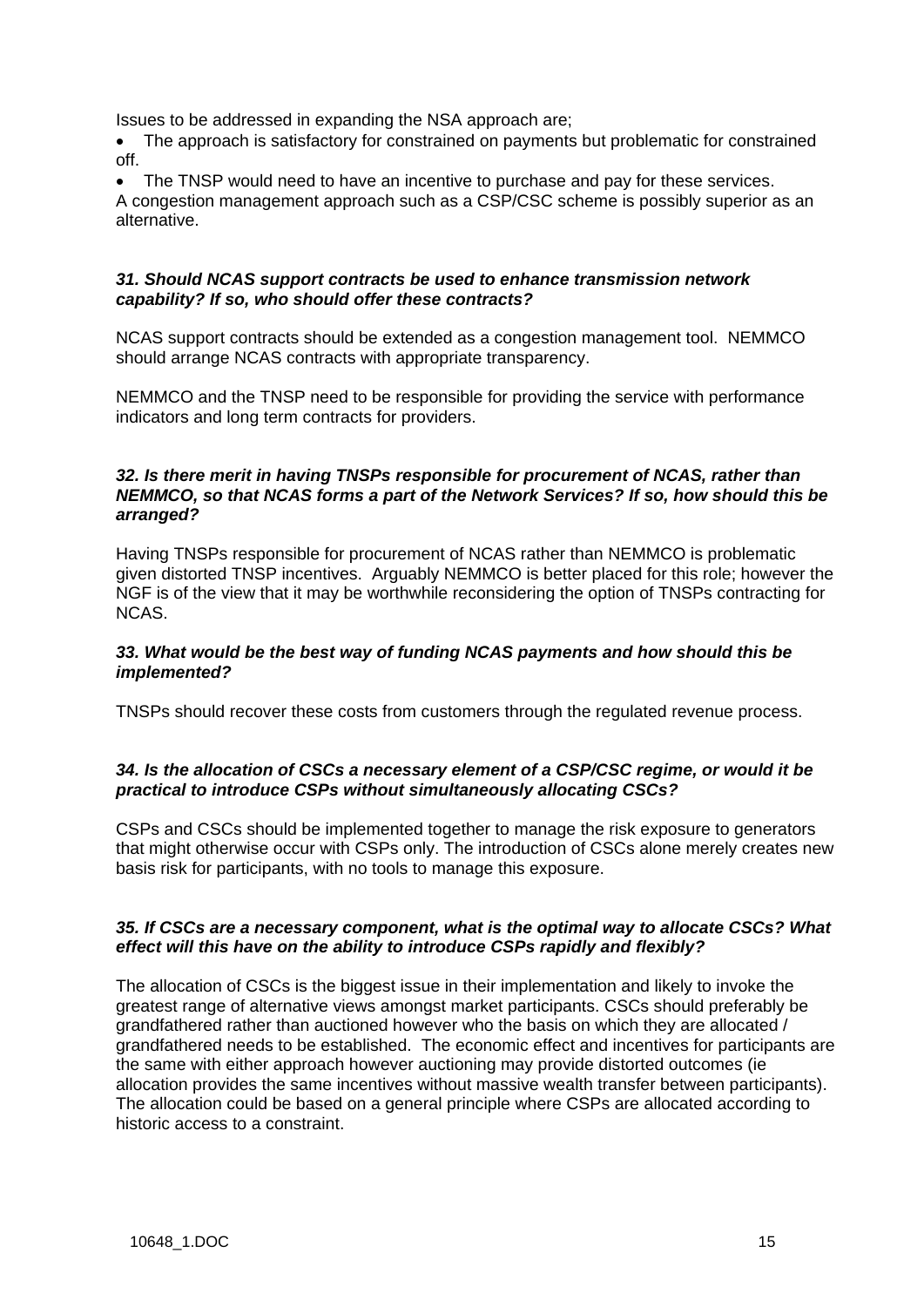## *36. Is it important to the design of a congestion management regime whether or not CSCs are firm? If so, what issues should the AEMC consider in reaching a view on the appropriate nature of CSCs?*

No. CSCs could be non-firm in the same way SRAs are non-firm. However this needs careful consideration to ensure no additional risk created; i.e. new basis risk.

# *37. How should the process of region boundary change be coordinated with the allocation of CSCs under a staged approach to congestion management?*

Advance notice of a change from a CSP/CSC regime to a regional boundary change would be required to allow participants to manage the potential change in exposures. Transitional measures may also need to be considered to ensure participants are not disadvantaged in moving from a CSC/CSP regime to a regional boundary change.

## *38. How can the Commission best draw on the partial Snowy CSP/CSC trial to evaluate the costs and benefits of the use of CSP/CSCs? How can the Commission best draw on the Snowy CSP/CSC trial to consider modifications to the proposed design of CSPs and CSCs?*

The Snowy trial addressed only the problems arising from the binding intra-regional constraint between Murray and Tumut network nodes. It demonstrated that the mathematics of the process worked. The trial did not address the issue of allocation of CSC's and therefore has limited value as a trial of the concept.

The assessment of what would have happened but for the change requires guessing participant behaviour. The assessment could be based on whether or not the change provided outcomes that more closely achieve the market objective than behaviour before the change.

## *39. Are there any additional congestion management tools that should be considered as part of this Review? How would these tools be implemented? How would they interact with other aspects of the congestion management regime? What would be the effect of such tools on participant behaviour and market outcomes?*

Additional locational signals to new generators (ie new generators pay for the additional capacity required if any to support their investment) should limit the creation of intra regional constraints by efficiently locating new generation. This would be consistent with the market objective. Lack of recognition of current generators access is likely to exacerbate congestion.

NEMMCO should further investigate the costs/benefits of a full network model to determine whether or not this would facilitate implementation of congestion management.

# *40. Which, if any, of the congestion management issues identified in this paper could be considered on a stand-alone basis? Which issues need to be considered together to ensure a comprehensive and consistent congestion management regime?*

Existing and known congestion problems (ie. Snowy Region) should be fixed prior to entering the new congestion management regime; otherwise inefficiencies will be imbedded for another 5 years.